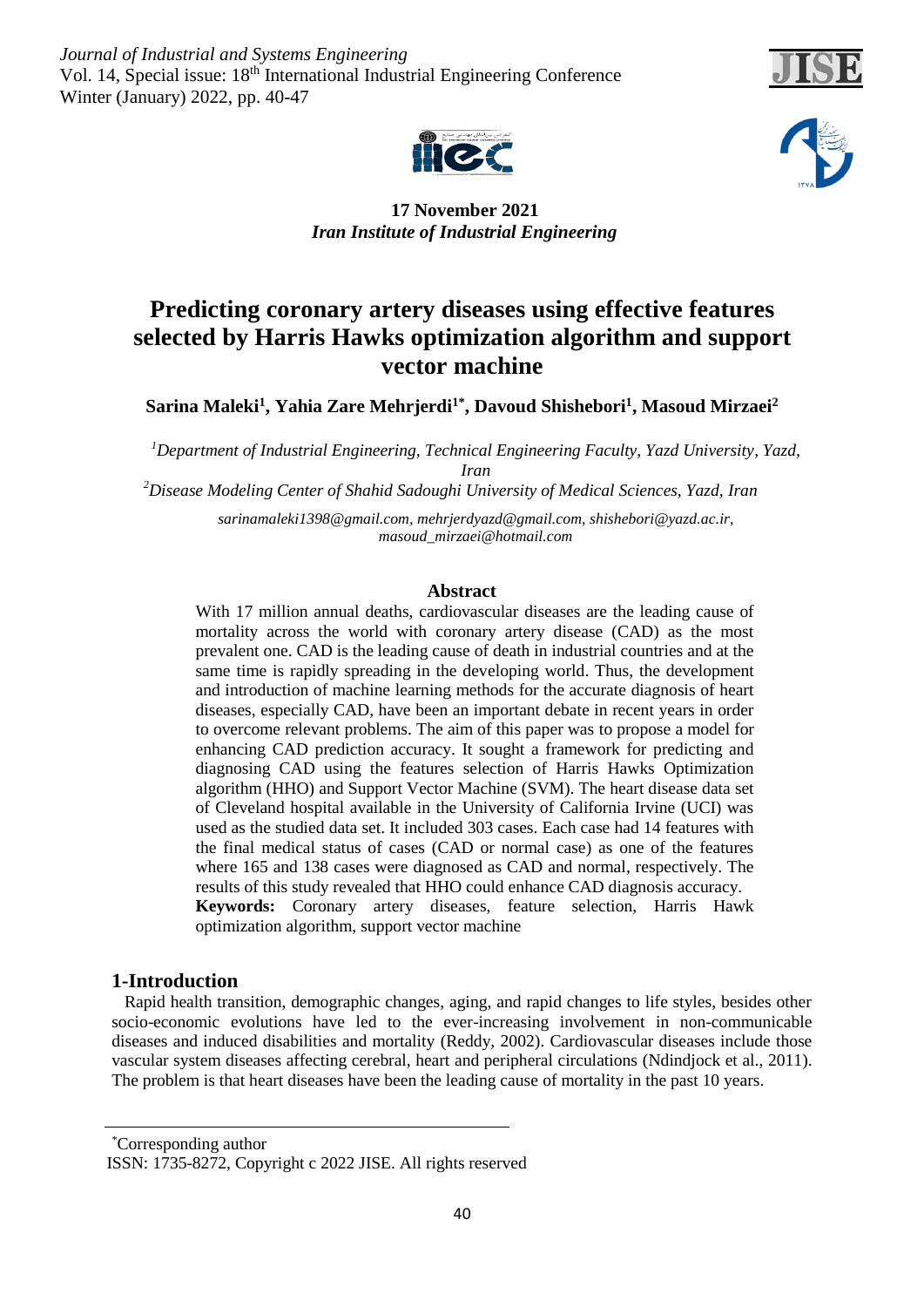As the most prevalent heart disease CAD is the leading cause of mortality in industrial countries and is rapidly spreading in the developing world (Ndindjock et al., 2011). Several methods, including cardiac stress test, echocardiogram, nuclear heart scan, and angiography are used to diagnose CAD (Khosravanian and Ayat, 2015) and (Nahar et al., 2013).

 These are generally error-prone diagnostic tests and are very costly, time-consuming and troublesome for patients (Negahbani et al., 2015). Thus, the development and introduction of machine learning methods for the accurate diagnosis of heart diseases, especially CAD, have been an important debate in recent years in order to overcome relevant problems (Giri et al., 2013) and (Engelbrecht, 2007). CAD is a serious disease with a significant mortality rate. It accounts for 31% of global annual deaths (17.9 million deaths per year) (Nasarian et al., 2020)[8]. Therefore, this paper aims to enhance CAD diagnosis accuracy using supervised learning machine methods, including SVM. This goal will be achieved through Harris Hawks optimization algorithm (HHO) which is inspired by Harris hawks hunting style. The aim is to derive a subset out of total features of CAD data set using HHO metaheuristic algorithm. The selected features diagnose CAD more accurately compared to the case where all features are used for diagnosis. The increased number of parameters makes diagnosis process very difficult even for an expert medical specialist. Therefore, this paper tries to solve this problem and assist CAD diagnosis using more effective features selected by HHO feature selection.

### **2-Background**

 There are many studies on CAD diagnosis. Rani analyzed CAD data using neural networks. He employed a single-layer neural network and a multi-layer one on the studied data set and obtained the accuracy values of 87% and 83%, respectively (Rani, 2011). Dezhaloud et al used Binary Grasshopper Optimization algorithm and k-Nearest Neighbor Machine Learning and diagnosed CAD in the data set of 270 patients with an accuracy of 89.8% (DezhAloud, 2020). Vula et al used Bayesian Networks to diagnose heart diseases. Their proposed method identified normal cases with an accuracy of 91% (Vila-Francés et al., 2013). Moloud Abdar et al diagnosed CAD with an accuracy of 93.08% using Genetic Algorithm (GA), Particle Swarm Optimization Algorithm, and Support Vector Machine (SVM) (Abdar et al., 2019). It can be argued from this background that meta-heuristic algorithms have not been in the area of focus for reducing the number of features and selecting more effective ones while this initiative can enhance diagnosis accuracy. Furthermore, no study has been conducted on the combined application of HHO and SVM for feature selection. Therefore, this study aims to enhance CAD diagnosis accuracy through HHO feature selection. The data set of Cleveland hospital CAD patients was used as the studied data set. It was provided from the machine learning data sets of the University of California (UCI). It includes 303 cases. Each case has 14 features and 165 and 138 cases were diagnosed as CAD and normal, respectively. Table 1 shows the features.

| No.            | <b>Name</b> | <b>Description</b>                                       | Range       |
|----------------|-------------|----------------------------------------------------------|-------------|
| 1              | Age         | Age                                                      | 29-77       |
| 2              | <b>Sex</b>  | <b>Sex</b>                                               | male-female |
| 3              | Cp          | Chest Pain Type                                          | $0 - 3$     |
| $\overline{4}$ | trestbps    | Resting Blood Pressure (mmHg)                            | 94-200      |
| 5              | chol        | Serum Cholesterol                                        | 126-564     |
| 6              | fbs         | <b>Fasting Blood Sugar</b>                               | $0 - 1$     |
| $\overline{7}$ | restecg     | Resting electrocardiogram                                | $0 - 2$     |
| 8              | thalach     | Max. heart beat                                          | 71-202      |
| 9              | exang       | Exercise-induced angina                                  | $0 - 1$     |
| 10             | oldpeak     | Exercise-induced ST depression compared to resting state | $0 - 6.2$   |
| 11             | slope       | slope of ST wave peak                                    | $0 - 2$     |
| 12             | ca          | Number of large veins detected by fluoroscopy            | $0 - 4$     |
| 13             | thal        | <b>Thallium Scientigraphy</b>                            | $0 - 1$     |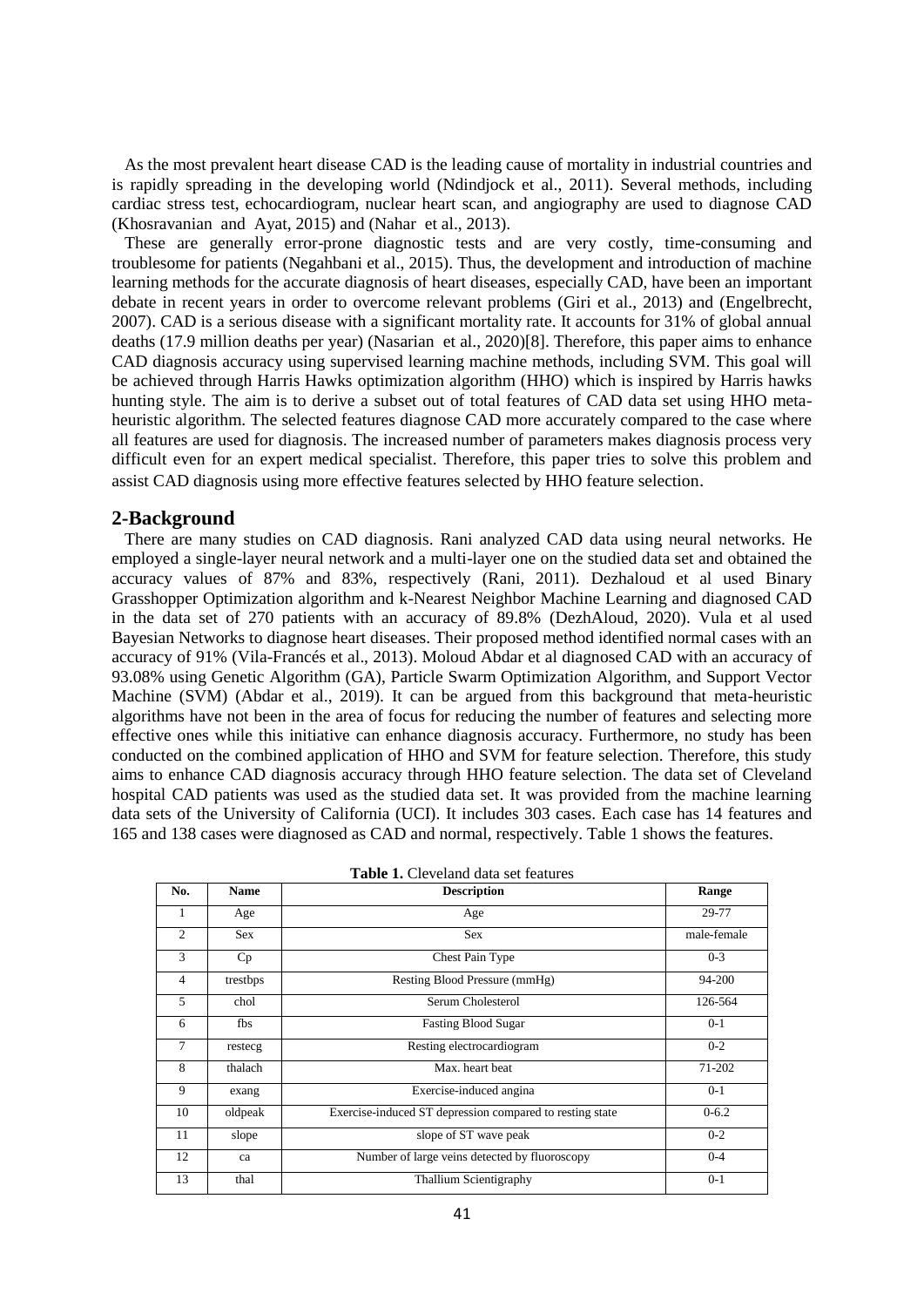# **3-Method of study**

# **3-1-Steps of the proposed method**

 The general method of this study is about enhancing CAD diagnosis accuracy using HHO feature selection and machine learning classification algorithms (SVM). Data-pre-processing is conducted in the first step. It includes data selection, data cleansing, data transformation, and data normalization stages. Following data pre-processing, HHO feature selection is used to reduce dimension and to select effective features. In this way, a sub set of the effective features of CAD diagnosis is selected. Next, the newly built data set, with limited features and reduced dimension compared to total features, is introduced to SVM. This study uses CAD patients' data, available in the machine learning data sets of the University of California, and adopts machine learning algorithms, including SVM, to predict and diagnose CAD. In addition, it selects more effective features by feature selection methods such as HHO to enhance the precision level of models. Finally, the results of evaluation parameters i.e. "accuracy" and "SVM performance" are obtained for "with feature selection" and "without feature selection" methods and compared with each other.

# **3-2- Evaluation and validity indicators**

 This study used the following valid measures to evaluate and compare the efficiency of different machine learning models in predicting and diagnosing CAD (Glaros and Kline, 1988).

# **3-2-1- Confusion Matrix**

 As far as the classification of a data set using machine learning classification methods concerns, the aim is to classify and identify classes with the highest possible accuracy. In some problems, it is strongly important to accurately identify the cases of a given class. Consider a study where the aim is to identify individuals with a particular dangerous disease. Assume that the patients are susceptible to death and they need a special drug. In this condition, it is of a high importance to accurately differentiate the patients. This means that any mistake in differentiating normal cases is ignorable while the same is not true for differentiating a patient as a normal case. In other words, it is expected to detect all patients with no missed case, even in the expense of classifying a normal case as a patient. In the conditions where the accuracy of detecting a given class governs the overall accuracy, the concept of confusion matrix assists us. Consider above example again. Assume that the inclusion of a case in the patient class is considered to be positive, and the contrast situation is considered to be negative. In reality, each case belongs either to the positive class or to the negative class. On the other hand, any and all classification algorithms will classify each case within one of these classes. Therefore, the probable states for each case will be as the following:

- True Positive (TP): the case belongs to the positive class and is detected as a member of this class.
- False Negative (FN): the case belongs to the positive class and is detected as a member of the negative class.
- True Negative (TN): the case belongs to the negative class and is detected as a member of this class.
- False Positive (FP): the case belongs to the negative class and is detected as a member of the positive class.

After running the classification algorithm, classification performance may be evaluated in accordance with table 2, considering above definitions:

| Identified Label |          |  |  |  |
|------------------|----------|--|--|--|
| Negative         | Positive |  |  |  |
| FP               | TP       |  |  |  |
| TN               | FN       |  |  |  |

**Table 2.** Concept of confusion matrix  $\frac{1}{2}$ Ead Label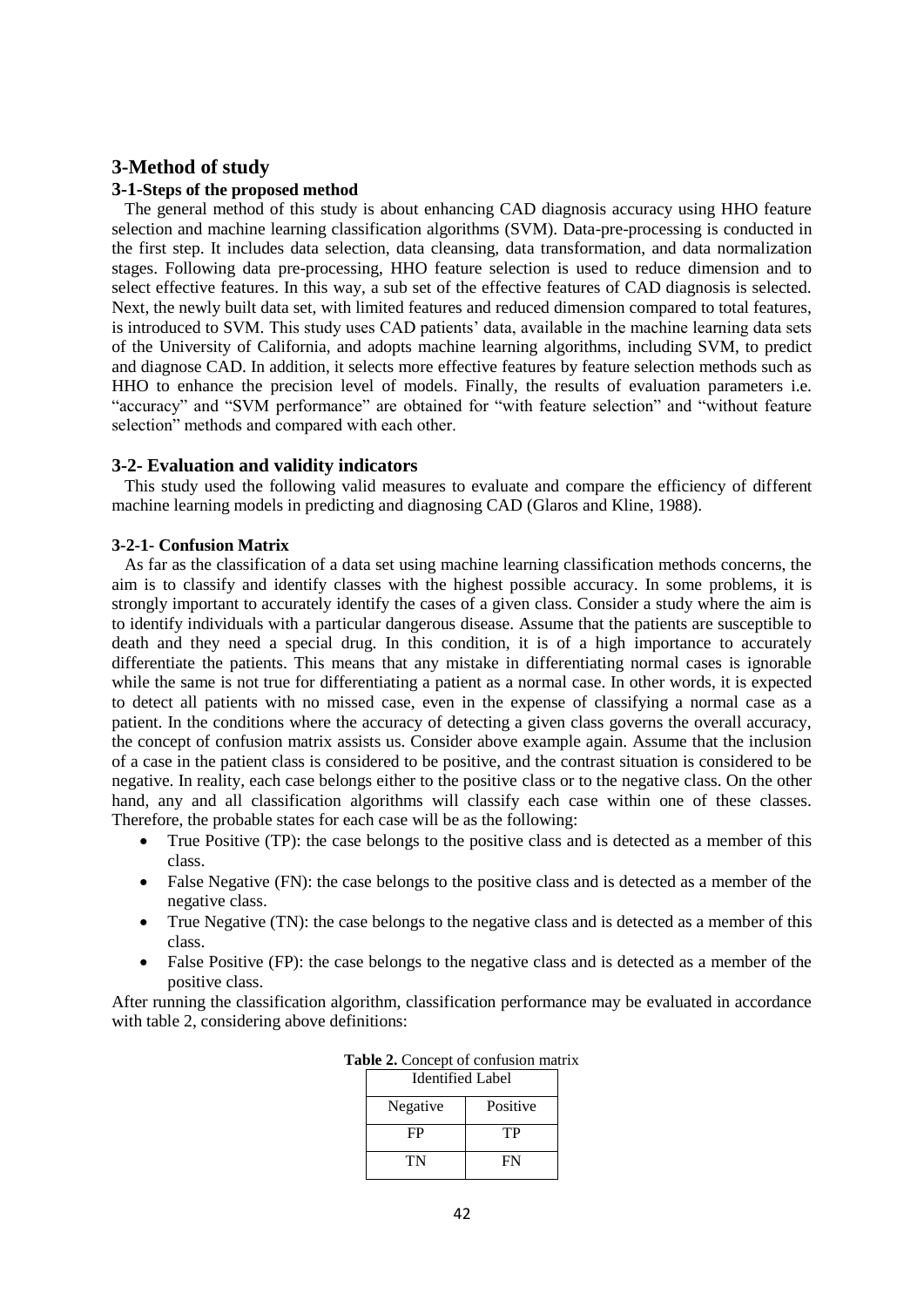| 3-2-2- Accuracy<br>Accuracy equals to the ratio of truely classified data to total data which is stated in percent:                         |     |
|---------------------------------------------------------------------------------------------------------------------------------------------|-----|
| Accuracy=TP+TN/TP+FN+FP+TN                                                                                                                  | (1) |
| 3-2-3- Sensitivity<br>Sensitivity refers to true positive rate (TPR) and is calculated from the following relation:<br>Sensitivity=TP/TP+FN | (2) |
| 3-2-4- Specificity                                                                                                                          |     |
| Specifity refers to True Negative Rate (TNR) and is calculated from the following relation:                                                 |     |

 $Specificity(TNR)=TN/TN+FP$  (3)

# **3-2-5- Precision**

Precision shows the proportion of positive samples which are actually positive samples

Precision=TP/TP+FP (4)

#### **3-2-6- F-Score**

F-score is a measure used to evaluate the performance of classification algorithms. It is composed of Recall and Precision parameters and is the harmonic mean of them:

$$
F - Score = 2 \times \frac{\text{(Recall} \times \text{Precision})}{\text{(Recall + Precision)}} \tag{5}
$$

### **3-2-7- Mean Square Error (MSE)**

MSE is a fitness function or an objective function. It is an indicator of absolute error between the simulated and observed variable. It ranges from zero to infinity. The higher the value, the better is the simulation. The optimum value would be zero. It is stated by the following equation:

$$
MSE = \frac{1}{n} \times \sum_{i=1}^{n} \left[ (x_{\text{imears}} - x_{\text{ipred}})^2 \right]
$$
 (6)

*n, xipred* and *ximeas* are number of measured variable, value of predicted variable, and value of measured variable, respectively.

#### **3-3- Objective function of the feature selection of HHO and Bat algorithms**

 $X=(x_1,x_1,...,x_d)$  $F(x) = Accuracy(x)$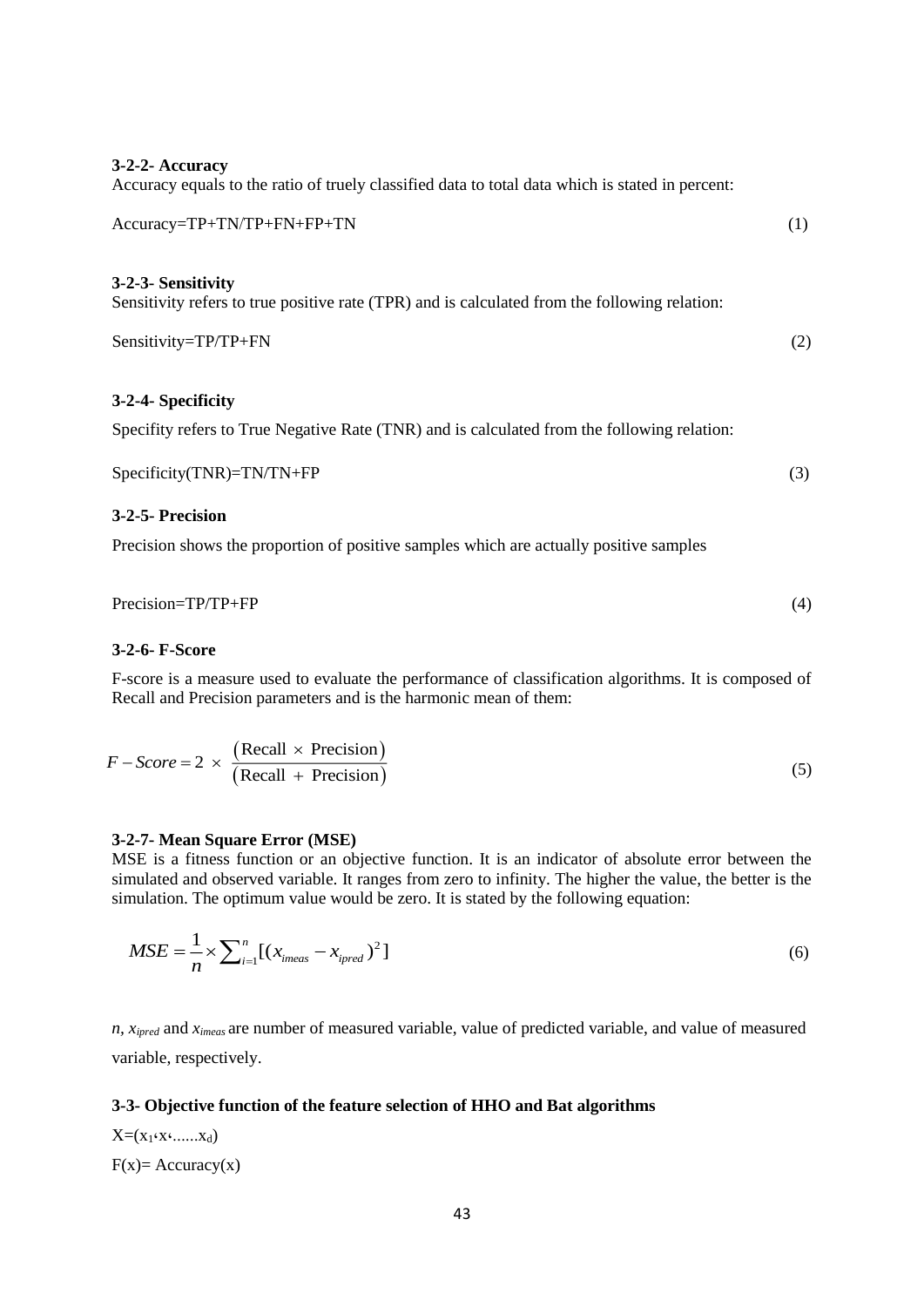#### Accuracy=TP+TN/ TP+FN+FP+TN

 The aim of this study is to enhance CAD diagnosis accuracy. According to above relation, the inputs of the objective function are HHO-selected features and the output of it is the accuracy. In addition, x indicates HHO-selected features. For any iteration, HHO introduces different features to the objective function and calculates the accuracy. Finally, when iterations completed, those HHO-selected features which maximize accuracy are introduced as the effective features of CAD diagnosis.

### **3-4- HHO feature selection**

 HHO is a population-based nature-inspired algorithm. The main idea behind HHO is the cooperative behavior and chasing style of Harris hawks in nature called surprise pounce (Heidari et al., 2019). In this intelligent strategy, several hawks cooperatively pounce a prey from different directions in an attempt to surprise it. Harris hawks can reveal a variety of chasing patterns based on the dynamic nature of scenarios and escaping patterns of the prey. In 1997, Louise Lefebvre introduced an approach to measuring the intelligence quotient of birds based on innovations observed in their feeding behaviors. According to his studies, hawks can be classified among the most intelligent birds in nature. Harris hawks are well-known prey-hunting birds. They could be found in relatively stable groups in the south half of Arizona, America. To select features using HHO, initial values were allocated to HHP parameters as per table 2:

| <b>Table 2.</b> THTO parameters for reature selection |    |                                                           |    |  |  |  |  |
|-------------------------------------------------------|----|-----------------------------------------------------------|----|--|--|--|--|
| <b>HHO</b> algorithm<br><i>parameters</i>             |    | Hawks population   number of iteration   Dimensions $(D)$ |    |  |  |  |  |
| value                                                 | 50 | -00                                                       | 74 |  |  |  |  |

Table 2. HHO parameters for feature selection

# **3-5- CAD Diagnosis using HHP and SVM (Cleveland data set)**

 CAD was predicted by SVM through two methods: with and without HHO feature selection. The results and evaluation scores of both methods are shown in the following graph. This graph shows the values of the objective functions for 100 iterations of HHO performed to select effective parameters of CAD diagnosis (figure 1).



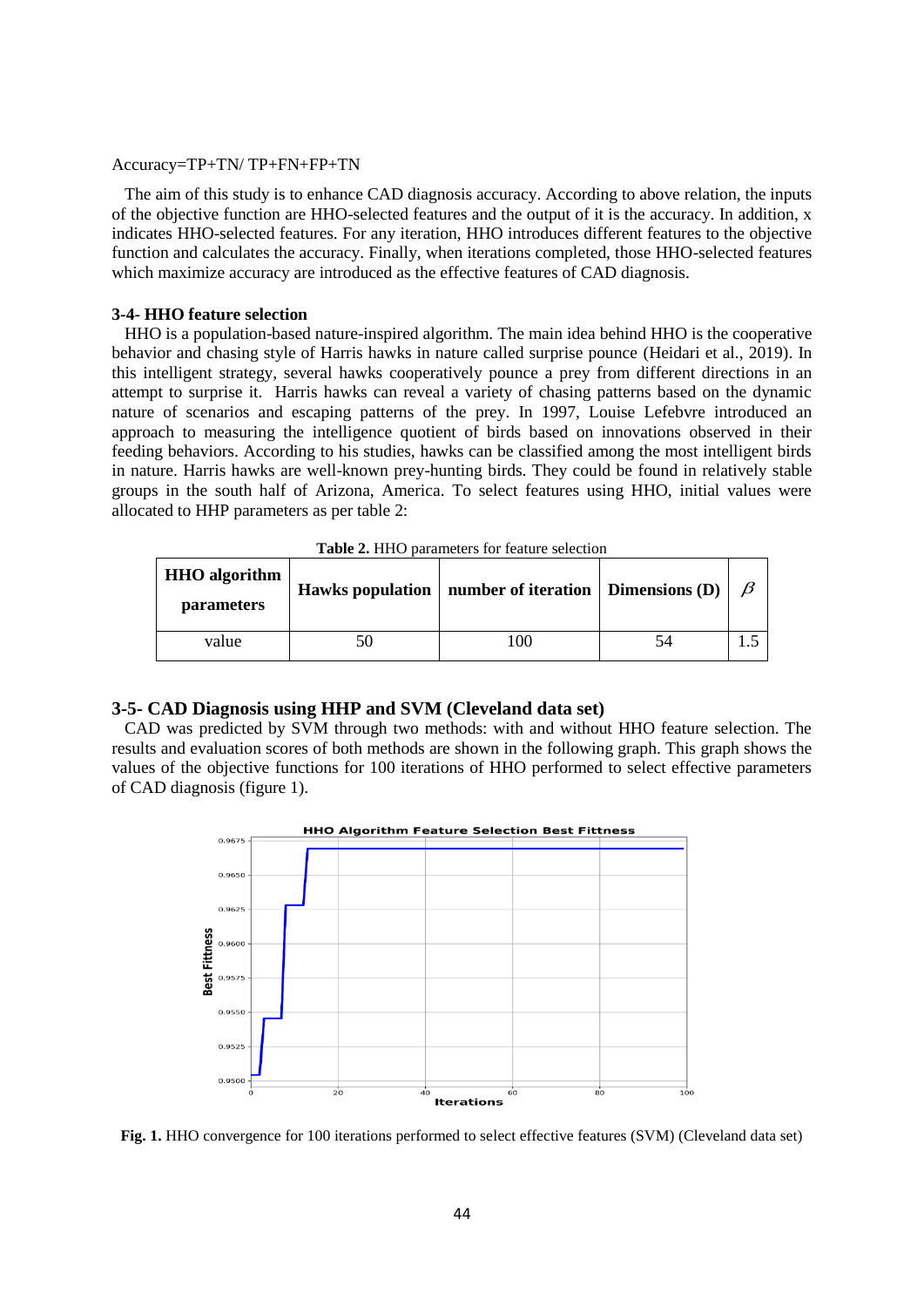|                                | <b>HHO</b> optimized | predicted by all |  |
|--------------------------------|----------------------|------------------|--|
| <b>Parameter</b>               | values               | features         |  |
| Accuracy                       | 0.904                | 0.765            |  |
| Sensitivity                    | 1.0                  | 0.872            |  |
| Specificity                    | 0.789                | 0.637            |  |
| <b>MSE</b>                     | 0.095                | 0.234            |  |
| F-Score                        | 0.904                | 0.765            |  |
| Precision (patient class)      | 0.85                 | 0.74             |  |
| Precision (normal class)       | 1.00                 | 0.81             |  |
| Recall (patient class)         | 1.00                 | 0.87             |  |
| Recall (normal class)          | 0.79                 | 0.64             |  |
| F-Score (patient class)        | 0.92                 | 0.80             |  |
| F-Score (normal class)         | 0.88                 | 0.71             |  |
| ROC (AUC)                      | 0.977                | 0.766            |  |
| number of features selected by | 6                    | 13               |  |
| <b>HHO</b>                     |                      |                  |  |
| features select by HHO         | 1 2 4 8 10 11        |                  |  |

**Table 3.** SVM predictions of CAD using the features selected by HHP and total features (Cleveland data set)

# **4-Conclusion**

 The aim of this study was to enhance CAD diagnosis accuracy using four supervised machine learning techniques \_ namely: Artificial Neural Network (ANN), Support Vector Machine (SVM), Decision Tree (DT), and K-nearest neighbor (KNN). It selected a subset out of total features available in CAD data set using Bat meta-heuristic Optimization algorithm. The selected features diagnosed CAD more effectively compared to all features. The data set used in this study was for CAD patients of Cleveland hospital (UCI). It included 303 cases. Each case had 14 features with the final medical status of cases (CAD patient or normal case) as one of the features where 165 cases were CAD and 138 were normal cases.

### **4-1- Comparison of SVM results (Cleveland data set)**

 According to the following figure, by selecting 6 features out of 13 features, HHO could rise CAD diagnosis accuracy where accuracy, sensitivity, specificity, F-Score, Precision of patient class, Precision of normal class, Recall of patient class, Recall of normal class, F-Score of patient class, F-Score of normal class, and AUC raised by 14%, 13%, 15%, 14%, 11%, 19%, 13%, 15%, 12%, 17%, and 21%, respectively. In addition MSE reduced by 14%.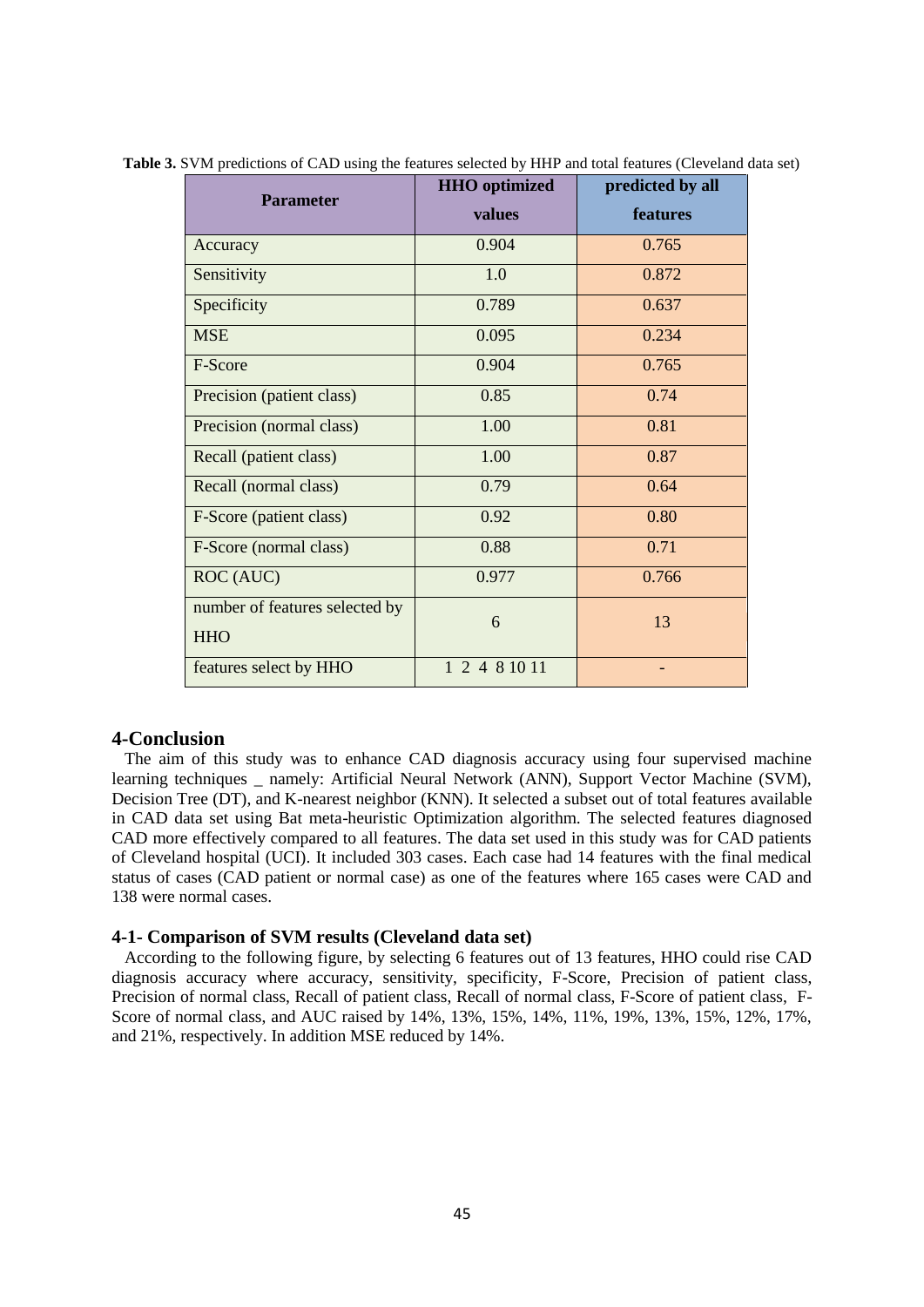

**Fig. 2.** Comparison between SVM results with and without HHO-selected features (Cleveland data set)

# **References**

Abdar, M., Książek, W., Acharya, U. R., Tan, R. S., Makarenkov, V., & Pławiak, P. (2019). A new machine learning technique for an accurate diagnosis of coronary artery disease. *Computer methods and programs in biomedicine*, *179*, 104992.

DezhAloud, N. (2020). Diagnosis of Heart Disease Using Binary Grasshopper Optimization Algorithm and K-Nearest Neighbors. *Journal of Health Administration*, *23*(3), 42-54.

Engelbrecht, A. P. (2007). *Computational intelligence: an introduction*. John Wiley & Sons.

Glaros, A. G., & Kline, R. B. (1988). Understanding the accuracy of tests with cutting scores: The sensitivity, specificity, and predictive value model. *Journal of clinical psychology*, *44*(6), 1013-1023.

Giri, D., Acharya, U. R., Martis, R. J., Sree, S. V., Lim, T. C., VI, T. A., & Suri, J. S. (2013). Automated diagnosis of coronary artery disease affected patients using LDA, PCA, ICA and discrete wavelet transform. *Knowledge-Based Systems*, *37*, 274-282.

Heidari, A. A., Mirjalili, S., Faris, H., Aljarah, I., Mafarja, M., & Chen, H. (2019). Harris hawks optimization: Algorithm and applications. *Future generation computer systems*, *97*, 849-872.

Khosravanian, A., & Ayat, S. S. (2015). Presenting an intelligent system for diagnosis of coronary heart disease by using Probabilistic Neural Network.

Nahar, J., Imam, T., Tickle, K. S., & Chen, Y. P. P. (2013). Association rule mining to detect factors which contribute to heart disease in males and females. *Expert Systems with Applications*, *40*(4), 1086-1093.

Nasarian, E., Abdar, M., Fahami, M. A., Alizadehsani, R., Hussain, S., Basiri, M. E., ... & Sarrafzadegan, N. (2020). Association between work-related features and coronary artery disease: A heterogeneous hybrid feature selection integrated with balancing approach. *Pattern Recognition Letters*, *133*, 33-40.